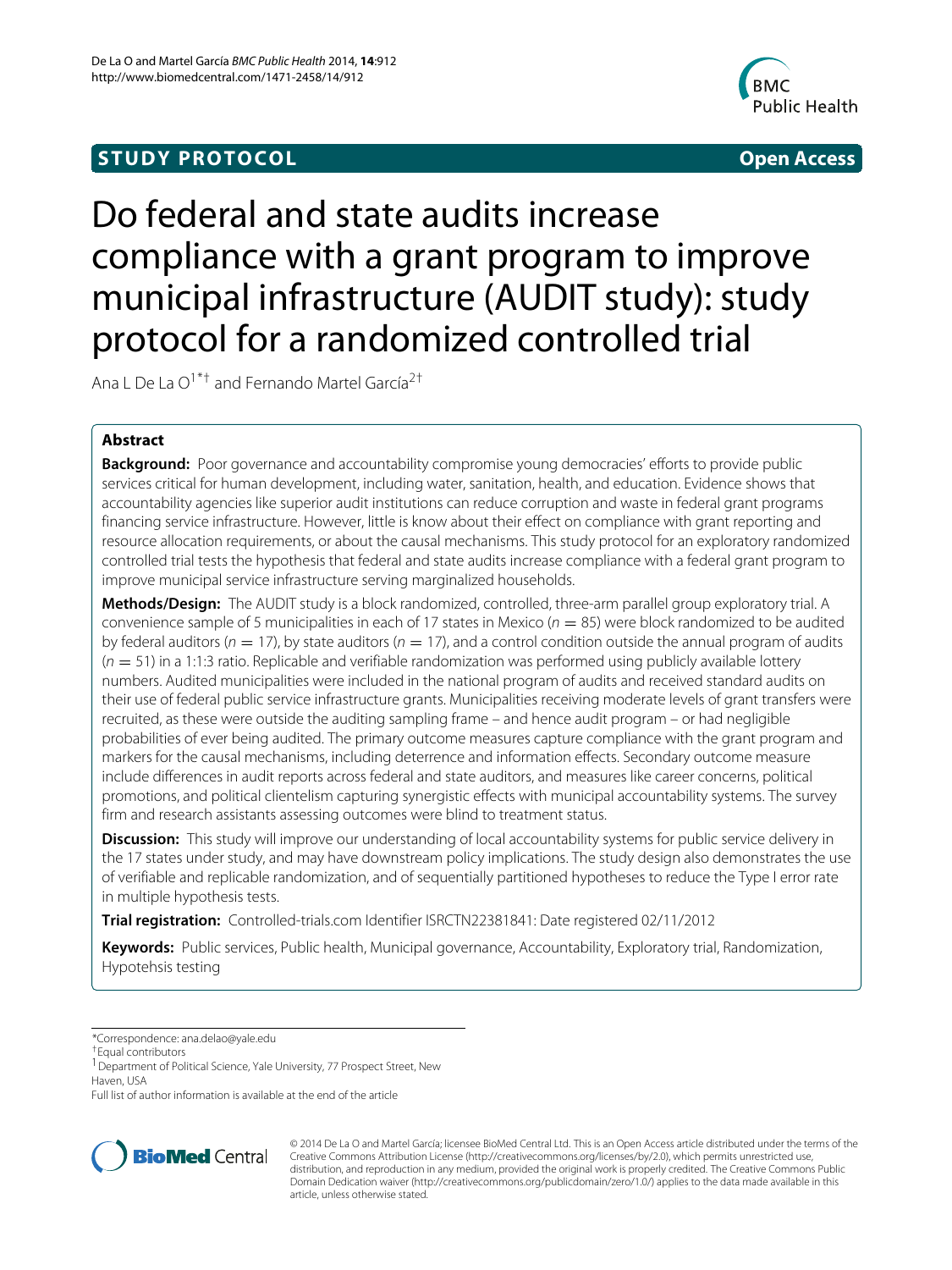## **Background**

Many young democracies seem to be doing a poor job of delivering social services critical to human development, including water, sanitation, health, and education [\[1](#page-9-0)[,2\]](#page-9-1). One explanation is poor governance and accountability in public service provision [\[3-](#page-9-2)[8\]](#page-9-3). In principle democracy causes rulers to act in the best interest of the majority, via periodic contested elections [\[9,](#page-9-4)[10\]](#page-9-5). In practice elections are blunt instruments of accountability [\[10](#page-9-5)[-12\]](#page-9-6). Young democracies, in particular, often suffer from unstable party systems, lack of programmatic political platforms, deep inequality, ethnic tensions, and pervasive clientelism that compromise accountability [\[13,](#page-9-7)[14\]](#page-9-8). The task is further complicated by the magnitude of the challenge young democracies face, and the very nature of public service provision which includes long agency chains, multiple stake holders, hard to measure and verify multifaceted outcomes, and many tiers of management far removed from front line workers [\[1,](#page-9-0)[3\]](#page-9-2). Researchers have proposed accountability agencies as a useful institutional remedy capable of helping young democracies consolidate electoral accountability and improve service delivery [\[15,](#page-9-9)[16\]](#page-9-10). These are independent, non-elective, specialized bodies of oversight that provide relevant information on government performance, and sometimes sanction public officials on voter's behalf [\[17](#page-9-11)[-19\]](#page-9-12). Examples include election commissions, superior audit institutions (SAIs), anticorruption bodies, courts, human rights commissions, and statistical offices. Given young democracies' weak electoral accountability, the magnitude of the tasks they face, and the complex nature of public service provision there is a manifest need for solid evidence on the effect of accountability agencies on public service delivery [\[10\]](#page-9-5).

Evidence suggests SAIs are effective in reducing corruption and waste in public service infrastructure investment and in procurement of inputs. SAIs are external public auditors that monitor public expenditures and performance, often on behalf of the Legislature. For example, an increase in "audit intensity" put in place by the city of Buenos Aires reduced prices paid by local hospitals for basic, homogeneous inputs by 10–15 percent in the short term [\[20\]](#page-9-13). Experimental evidence has also shown how a 100 percent probability of an audit reduced missing expenditures in an Indonesian road construction project by some eight percentage points [\[21\]](#page-9-14). Another experiment in Brazil finds that "increasing audit risk by about 20 percentage points reduced the proportion of non-competitive procurement modalities adopted by local managers by about 17 percent [and] reduced the proportion of local procurement processes involving waste or corruption by about 20 percent" [\[22\]](#page-9-15). However, the experiment found no effect on the quality of publicly provided preventive and primary health care services, measured using client satisfaction surveys, nor on local compliance with

national guidelines for the conditional cash transfer program Bolsa Família, measured in terms of beneficiary recruitment and enforcement of conditionalities. Additional evidence suggests the effectiveness of SAIs may be moderated by organizational features [\[23](#page-9-16)[-26\]](#page-9-17), and the degree of electoral competition in the polity [\[27\]](#page-9-18). These determine the objectivity, independence, and autonomy of the SAI. Experimental evidence also identifies synergistic effects between audits and municipal accountability systems [\[28](#page-9-19)[-31\]](#page-9-20).

There remain important gaps in this body of evidence. First, the mechanisms by which SAIs improve service delivery remains unclear. The economic approach to crime suggests wages, audit probabilities, and the degree of punishment deter dissonant behaviour by public employees and elected officials [\[32,](#page-9-21)[33\]](#page-9-22). But this ignores other causal channels, like knowledge acquisition by audited entities and changed perceptions about their administrative capacity. It also makes strong assumptions about the information and cognitive abilities available to agents. And it assumes negative audit reports will result in credible punishment, which is not always credible in young democracies. Second, most studies focus on the effect of SAIs on waste and corruption, yet SAIs can also ensure that services reach their intended beneficiaries by monitoring administrative compliance with national guidelines. Typically these stipulate what services are to be provided, how, and to whom. Third, the extant experimental evidence relates to marginal increases in the probability of audit and not the overall effect of the national program of audits (versus no program of audits). Besides, some experimental manipulations are unrealistic, like increasing audit probabilities to 100 percent. Fourth, some evidence points to synergistic effects between audits and municipal accountability systems [\[34\]](#page-9-23) but whether these generalize to contexts where elected officials are limited to non-consecutive terms is an open question.

This study protocol for a block randomized, controlled, exploratory trial randomly assigns study municipalities in Mexico to be audited by federal auditors, by state auditors, and a control outside the national program of audits. It addresses three objectives: to identify the reduced-form impacts of randomized assignment to audits on outcomes such as knowledge about program requirements, compliance with the law and capacity building; as well as municipal governments' spending priorities, and actual spending patterns. Second, to identify the reduced-form impacts of assignment to audit by either the federal or a state level SAI on audit verdicts, including the number of observations made, their severity, and the amounts of mandated reimbursements to federal treasury of misspent grant money. Third, to test for the effect of audits on career prospects, and on state governors' discretionary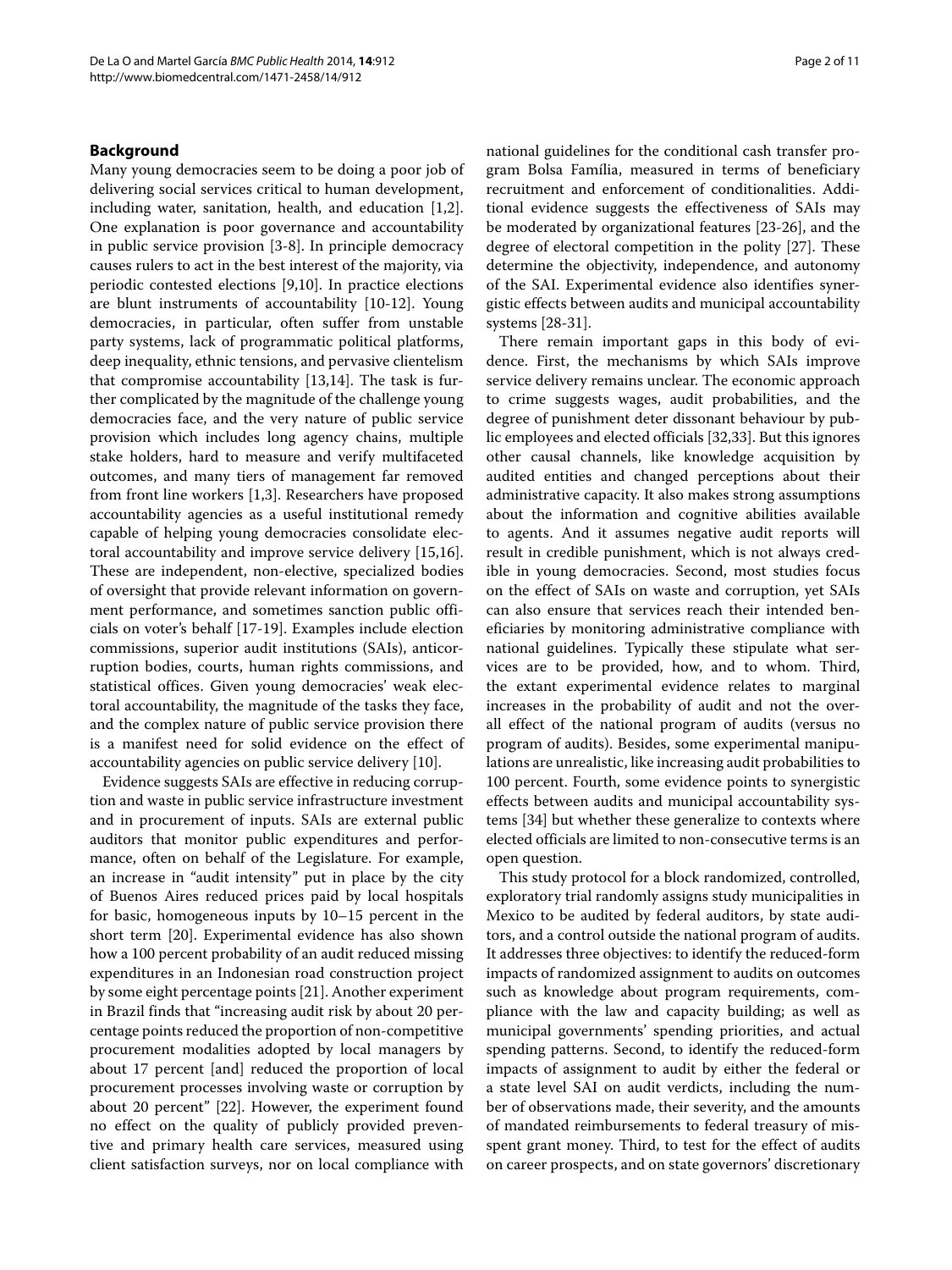allocations to municipalities. Table [1](#page-2-0) provides list a prespecified set of expected outcome hypotheses designed to meet these objectives.

## **Policy context**

Mexico's municipalities provide basic public services like drinking water, sanitation, improved road surfaces, and electricity, to 113 million citizens, though access to these services remains uneven across, and within, Mexican municipalities. Improving access of marginalized populations to basic municipal public services is a key element of Mexico's National Development Plan 2007–2012 [\[35\]](#page-9-24). The main instrument available to the Federal Government to achieve this goal is public spending, including earmarked federal grants. For example, the federal Contribution Fund for Social Infrastructure (FISM, in Spanish) provides grants for municipal investments in basic public

## **Table 1 AUDIT study hypotheses**

<span id="page-2-0"></span>**Primary objective: Impact evaluation**

| H1              | Municipal administrators in treated municipalities are aware of<br>their treatment status                                                             |  |  |  |
|-----------------|-------------------------------------------------------------------------------------------------------------------------------------------------------|--|--|--|
| H <sub>2</sub>  | Municipal administrators in treated municipalities audited in year 1<br>believe the probability of being audited in year 2 is lower than in<br>year 3 |  |  |  |
| H3              | Municipal administrators in treated municipalities have higher<br>long-run beliefs about the probability of being audited                             |  |  |  |
| H4              | Municipal administrators in treated municipalities have higher<br>knowledge of FISM grant rules and regulations                                       |  |  |  |
| H <sub>5</sub>  | Municipal administrators in treated municipalities manifest<br>preferences for municipal investments more in accordance with<br>FISM priorities       |  |  |  |
| H <sub>6</sub>  | Municipal administrators in treated municipalities are more<br>aware of lack of capacity and more likely to manifest plans for<br>improving capacity  |  |  |  |
| H7              | Municipal administrators in treated municipalities are more likely<br>to comply with FISM reporting and data accessibility rules                      |  |  |  |
| H <sub>8</sub>  | Audited municipalities report allocating more FISM investment<br>funds to localities outside the council seat and to public goods                     |  |  |  |
|                 | Secondary objective: Differences between state and federal audits                                                                                     |  |  |  |
| Η9              | The federal auditor (ASF) yields more observations and more<br>refunds to the federal treasury than state auditors (EFSL)                             |  |  |  |
| H <sub>10</sub> | The ASF yields more severe observations and opinions than EFSL                                                                                        |  |  |  |
|                 | Tertiary objective: Interactions with local accountability system                                                                                     |  |  |  |
| H11             | Municipal administrators in treated municipalities have different<br>expectations about future political appointments                                 |  |  |  |
| H <sub>12</sub> | Municipal administrators in treated municipalities have different<br>expectations about career prospects                                              |  |  |  |
| H13             | Municipal administrators in treated municipalities perceive the<br>ASF as a more important principal                                                  |  |  |  |
| H14             | State governors compensate audited municipalities for refunds to<br>the federal government                                                            |  |  |  |

This table lists the pre-specified hypotheses that will be tested to help meet the study objectives.

service infrastructure benefiting local marginalized populations. In FY 2009 it financed one-third of all basic public investment in municipalities, or some 100,000 individual investments [\[36\]](#page-9-25). However, the reliance on federal transfer schemes as the key instrument for improving access to public services is not without risks. Municipalities' ability to identify marginalized communities, diagnose their basic public service needs, propose policy solutions, and implement them is weak. Moreover, the use of federal funds for purposes unrelated to the development of marginalized areas, embezzlement, and corruption are a problem [\[36-](#page-9-25)[38\]](#page-9-26). The principal mechanism by which the Federal Congress oversees local governments' use of federal resources is the national program of audits, directed by the Superior Federal Auditors (ASF, in Spanish) in coordination with the Superior Audit Entities of States (EFSL, in Spanish).

The AUDIT study explores the role that audits play in local accountability systems for infrastructure investments financed by the FISM grant program. The study is based on a field experiment we conducted in partnership with Mexico's Superior Federal Auditor.

# **Methods/Design**

## **Trial design**

The AUDIT study is a block randomized, three-arm parallel group, exploratory trial on a convenience sample of 85 municipalities in Mexico. Blocking was done by state across 17 states, with five municipalities per block. Using non-uniform random assignment and a 1:1:3 blocking ratio we assigned one municipality per block to be audited by the ASF, another by the EFSL, and the remaining three municipalities to the control condition (no intervention). Our reporting of the trial design follows the CONSORT 2010 Checklist [\[39,](#page-9-27)[40\]](#page-9-28) (See Additional file [1\)](#page-8-0). The trial received an ethics approval by Yale University's Human Subjects Committee (ref: 1106008610), and is registered with the International Standard Randomised Controlled Trial Number Register (ISRCTN22381841) and the Experiments in Governance and Politics Network (No:20121031). All end line survey participants are required to give informed consent.

## **Participants**

Inclusion criteria for participation were designed so as to minimize disruption to the Annual Program of Audits directed by Superior Federal Auditors (ASF, in Spanish) in coordination with the Superior Audit Entities of the States (EFSL, in Spanish) [\[41\]](#page-9-29). The study focuses on audits of municipalities' use of grants from the federal Contribution Fund for Social Infrastructure (FISM, in Spanish). This fund provides grants for municipal investments in basic public service infrastructure benefiting local marginalized populations. The ASF determines which federal programs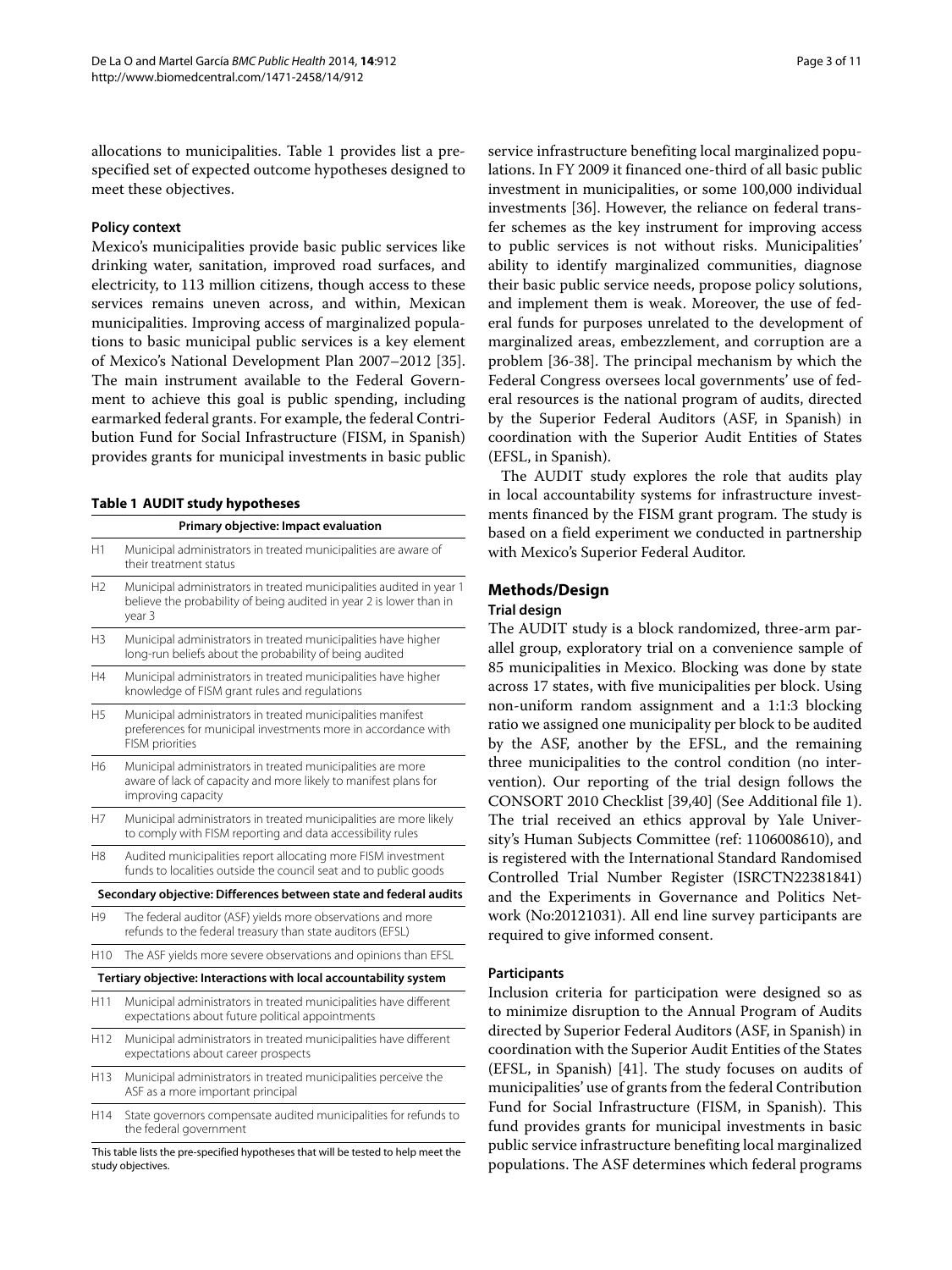and recipient entities will be audited and, with regards to FISM related audits, it can also choose to perform the audit itself or request the relevant state EFSL perform it. Against this background the specific inclusion criteria are as follows:

**Stage 1** From the universe of 2,440 municipalities located in 31 states select:

- 1. States with more than 20 municipalities;
- 2. Municipalities with FISM transfers in 2010 of 10 million pesos or more;
- 3. Municipalities not audited in the previous two years (2009, 2010);
- 4. Municipalities not amongst the 43 pre-selected by the ASF for the 2011 National Program of Audits.

**Stage 2** From this selection of 767 municipalities located in 21 states select:

- 1. States with 5 or more municipalities;
- 2. For each state, rank municipalities in decreasing order of FISM transfers and choose by state the five municipalities with ranks 6 to 10.

The first stage of the selection process of our convenience sample guarantees that our experimental sample includes municipalities that are of relevance to the ASF in terms of the amount of transfers received through the FISM transfer scheme. The second stage of the selection process ensures we have 5 municipalities per state in the experimental group; that our experimental group includes municipalities that are unlikely to have been audited since 1998, when the current audits to FISM expenditures began; and that, within states, municipalities in our sample are similar in terms of the amount of transfers received through the FISM scheme. The final selection includes 5 municipalities in each of 17 states for a total experimental group sample of 85 municipalities. Municipalities that did not meet these inclusion criteria were excluded.

# **Randomization and interventions**

We use a verifiable and replicable block randomization procedure based on publicly available state lottery numbers. The chosen method had to meet two major constraints. First, it had to be sufficiently simple that the ASF could explain, justify, and replicate the randomization mechanism to Congress. Second, the randomization process had to be compatible with the operational and technological infrastructure of the implementing agency (effectively limiting software solutions to Microsoft Excel). The experimental group consists of 17 blocks with 5 municipalities each. Using non-uniform

random assignment and a 1:1:3 blocking ratio we assigned one municipality per block to be audited by the ASF, another by the EFSL of the block's state, and the remaining three municipalities to the control condition (no intervention). Specifically the block randomization process proceeded as follows:

- 1. By state, we provided each municipality with a pair of single-digit "tickets":
	- (a) Block municipalities by state
	- (b) In Excel list municipalities in increasing order based on their individual identifier provided by the Mexican National Institute of Statistics and Geography (INEGI, in Spanish).
	- (c) Assign each municipality two single-digit "tickets", and do this sequentially for all municipalities (e.g. 0-1, 2-3, 4-5, 6-7, 8-9 ...).
- 2. We generated a random vector of "winning digits":
	- (a) To generate the random "winning digits", we used the winning numbers of the seven largest prizes of the Mexican National Lottery of the first Tuesday of March 2011.
	- (b) Each winning number has 5-digits.
	- (c) We ordered the 5-digit winning numbers in decreasing order of prize.
	- (d) Our first five "winning digits" come from the number associated with the highest prize (e.g. for the date we used, the number was 23862 and the price 5 million pesos), the next ten "winning digits" digits come from the second and third prizes.
	- (e) The fourth largest prize (of 80,000 pesos) was won by four numbers. To order these tied lottery numbers randomly, we (1) ordered the numbers in increasing order; (2) grab the number associated with the largest prize in the lottery of 22 February (e.g. number 36625), delete one repeated digit (e.g. becomes 3625); (3) assign one of these digits to each of the four tied lottery numbers; (4) use this assigned digit to sort the four tied lottery numbers in increasing order (e.g. 2,3,5,6).
	- (f) Concatenating the 15 "winning digits" from three lottery numbers associated with the three top prizes, and the random ordering of the four lottery numbers tied for fourth prize, gives us a random vector of 35 "winning digits", enough to randomly assign 17 municipalities to ASF audit, and 17 municipalities to EFSL audit.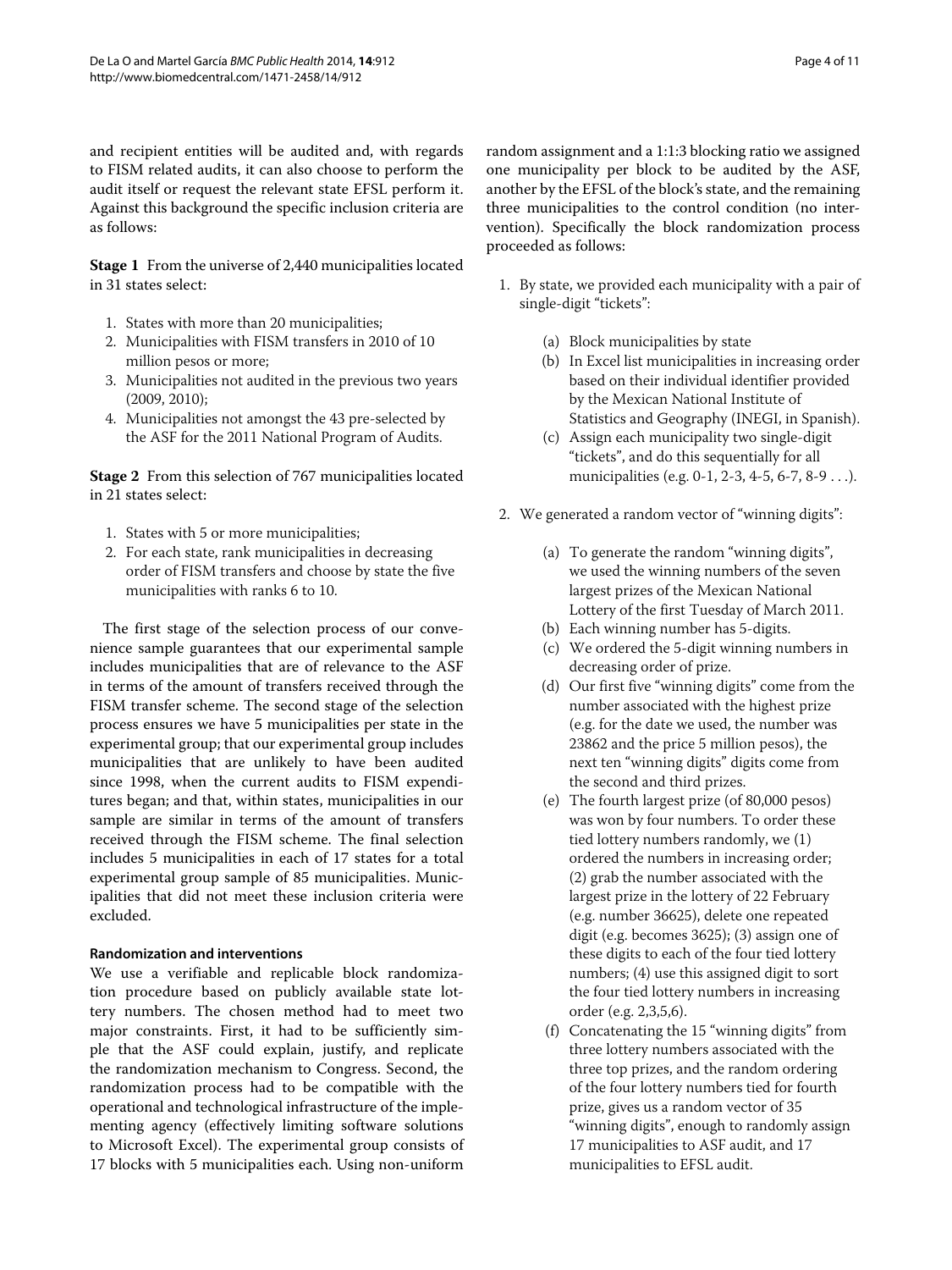- 3. We then assigned municipalities to treatment arms based on the random vector of "winning digits":
	- (a) Start reading from the top of the vector of "winning digits". The first winning digit is a 2, so assign the municipality in the first state holding the single-digit "ticket" 2 to an ASF audit. Then, use the second "winning digit" from the vector to assign a municipality in the second state to ASF audit, and so on for all 17 states.
	- (b) Repeat the procedure starting from the  $18<sup>th</sup>$  element of the vector of winning digits – to allocate one municipality by each of the seventeen states to an audit by the EFSL.
	- (c) Municipalities not allocated to EFSL or ASF serve as control.

A worked example of the randomization procedure is provided in Table [2.](#page-4-0) The process of randomization was

<span id="page-4-0"></span>

|  | Table 2 Example of random allocation for two states |  |
|--|-----------------------------------------------------|--|
|--|-----------------------------------------------------|--|

carried out by the researchers (AO and FM) and approved and implemented by the ASF in collaboration with the EFSL.

The method of randomization adopted is transparent, replicable, and verifiable. In addition, the only software requirements are a web browser (to access the lottery numbers) and Microsoft Excel. These features were key for the ASF to accept the procedure. However, the lottery numbers span the range 00000 to 59999. Accordingly, the first digit of every winning lottery number can only take the values 0 through 5 while all other digits that can take values from 0 to 9. Thus, the fourth and fifth municipalities in the first state of our study have in practice zero chance of being audited by the ASF because they hold "tickets" (6,7) and (8,9) respectively. After the first assignment, this happens every fifth assignment, when a new lottery number is added to the sequence of "winning digits". In other words, the randomization procedure generates known non-uniform probabilities of treatment in a subset of the blocks. Only 4 assignments to ASF and 3 to

| Lottery 3/1/2011 |                                          | Lottery 2/22/2011          |                                 |                 |              |             |
|------------------|------------------------------------------|----------------------------|---------------------------------|-----------------|--------------|-------------|
| <b>Number</b>    | Prize (millions)                         | <b>Number</b>              | Prize (millions)                |                 |              |             |
| 23862            | 5                                        | 36625                      | 5                               |                 |              |             |
| 19186            | 0.4                                      |                            |                                 |                 |              |             |
| 54595            | 0.2                                      | Sort order (ascending)     |                                 |                 |              |             |
| 02437            | 0.08                                     | 3                          |                                 |                 |              |             |
| 09502            | 0.08                                     | 6                          |                                 |                 |              |             |
| 42585            | 0.08                                     | $\overline{2}$             |                                 |                 |              |             |
| 45776            | 0.08                                     | 5                          |                                 |                 |              |             |
|                  | PANEL B: randomization of municipalities |                            |                                 |                 |              |             |
| ID               | <b>State</b>                             | <b>Municipality</b>        | <b>FISM transfer (millions)</b> | "Ticket" Digits | <b>ASF</b>   | <b>EFSL</b> |
| 07022            | Chiapas                                  | Comitán de Domínguez       | 69                              | $0 - 1$         |              |             |
| 07028            | Chiapas                                  | Chenalhó                   | 61                              | $2 - 3$         | $\mathbf{1}$ |             |
| 07076            | Chiapas                                  | Ocozocoautla de Espinosa   | 68                              | $4 - 5$         |              | 1           |
| 07092            | Chiapas                                  | San Cristóbal de Las Casas | 65                              | $6 - 7$         |              |             |
| 07111            | Chiapas                                  | Tecpatán                   | 59                              | $8 - 9$         |              |             |
| 08012            | Chihuahua                                | Carichí                    | 12                              | $0 - 1$         |              |             |
| 08021            | Chihuahua                                | Delicias                   | 15                              | $2 - 3$         | 1            |             |
| 08030            | Chihuahua                                | Guazapares                 | 11                              | $4 - 5$         |              |             |
| 08032            | Chihuahua                                | Hidalgo del Parral         | 13                              | $6 - 7$         |              |             |
| 08066            | Chihuahua                                | Uruachi                    | 13                              | $8 - 9$         |              | 1           |

The sequence of random numbers from Panel A is: 23862, 19186, 54595, 42585, 02437, 45776, 09502. We use the first 17 winning digits to allocate one municipality by state to an audit by ASF. For example, the first winning digit in the random sequence is a 2. Because Chenalhó was allocated that "ticket" (see Panel B, Digits column), it is selected to be audited by ASF. The second winning digit in the random sequence is a 3, and so Delicias is selected, and so on for the remaining 15 states. To allocate EFSL we begin at the top again, starting with the 18<sup>th</sup> digit in the random sequence, a 5. Accordingly, Ocozocoautla de Espinosa is allocated to EFSL, and so on. Had the 18<sup>th</sup> digit been a 2 or a 3, we would have skipped that digit, moved to the next digit different from 2 or 3, and used that digit to allocate the first municipality to EFSL. One municipality cannot be assigned to both ASF and EFSL.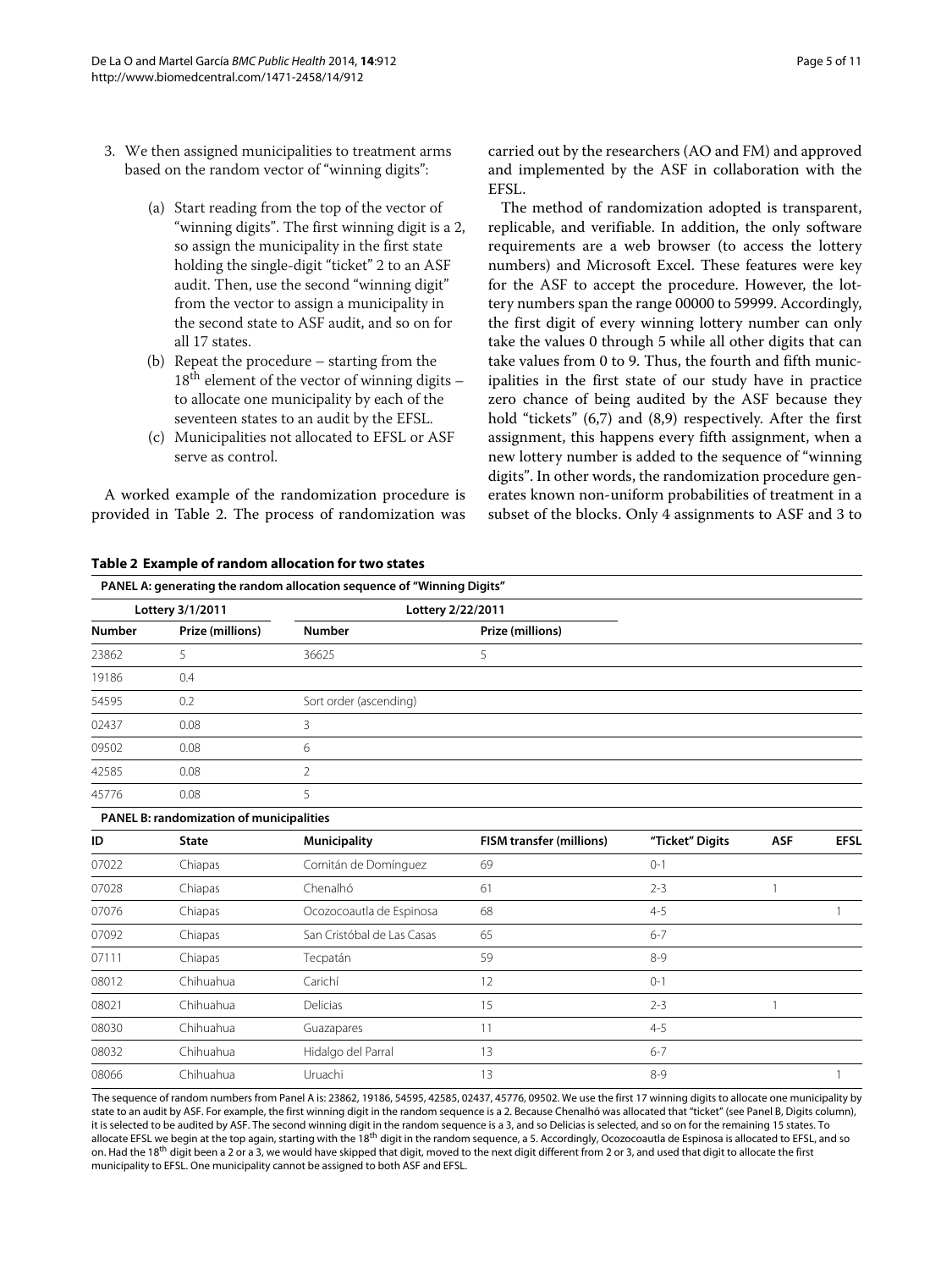EFSL are affected by the non-homogeneous randomization. Even so, because the probabilities of assignment are known exactly we can adjust randomization hypothesis tests and use inverse probability weighting for estimates. Municipalities assigned to an audit are audited as usual by the assigned federal or state auditor [\[42\]](#page-9-30). Figure [1](#page-5-0) provides a schematic layout of a municipal FISM audit process.

# **Outcome measures**

The primary outcome measures of this study capture the effectiveness of the national program of audits amongst the study group. Primary outcomes follow an expected causal order, going from how audits may affect subjects' beliefs about future audits, to how they modify subjects' knowledge of program rules, investment preferences, awareness of capacity limitations, compliance with reporting requirements, and the actual allocation of investments between outlying settlements and the council seat (see Table [1\)](#page-2-0). Secondary outcomes compare the effectiveness with which the federal and state level auditors uncover wrongdoings; the severity with which they judge them; and the diligence with which they pursue wrongdoings. (If solid evidence of differences is found, we will do some additional exploratory work, like subgroup analysis by stratifying on the basis of an institutional quality index [\[44\]](#page-9-31)). Tertiary outcomes explore possible interactions between audits and local accountability systems. We do so by comparing how audits may affect subject's expectations about future political appointments, career prospects, perceive their principals differently, and whether state governors engage in clientelist practices to blunt the effect of audits on municipalities of their same political persuasion. Due to their specificity most outcome measures were defined and measured by the investigators using a proprietary survey, and related measurement instruments. Specific definitions, measurements, and sources are described in Additional file [2.](#page-8-1)

Our outcome data come from routine audit reports, other official sources, direct observations by the investigators, and from a proprietary survey of municipal administrators. The survey was developed by the investigators and implemented by the Mexican survey firm *Data Opinion Publica y Mercados*. The survey firm was blind to treatment status. The survey was pilot tested on four municipalities similar to the ones in the experimental group, and the results where used to clarify the meaning of questions and adapt the length of the survey, as well the contact strategy. The survey was fielded over the phone between April 27, 2012 and June 7, 2012. We administered the survey to key personnel in each municipality, including: the Municipal President, Treasurer, Director of

<span id="page-5-0"></span>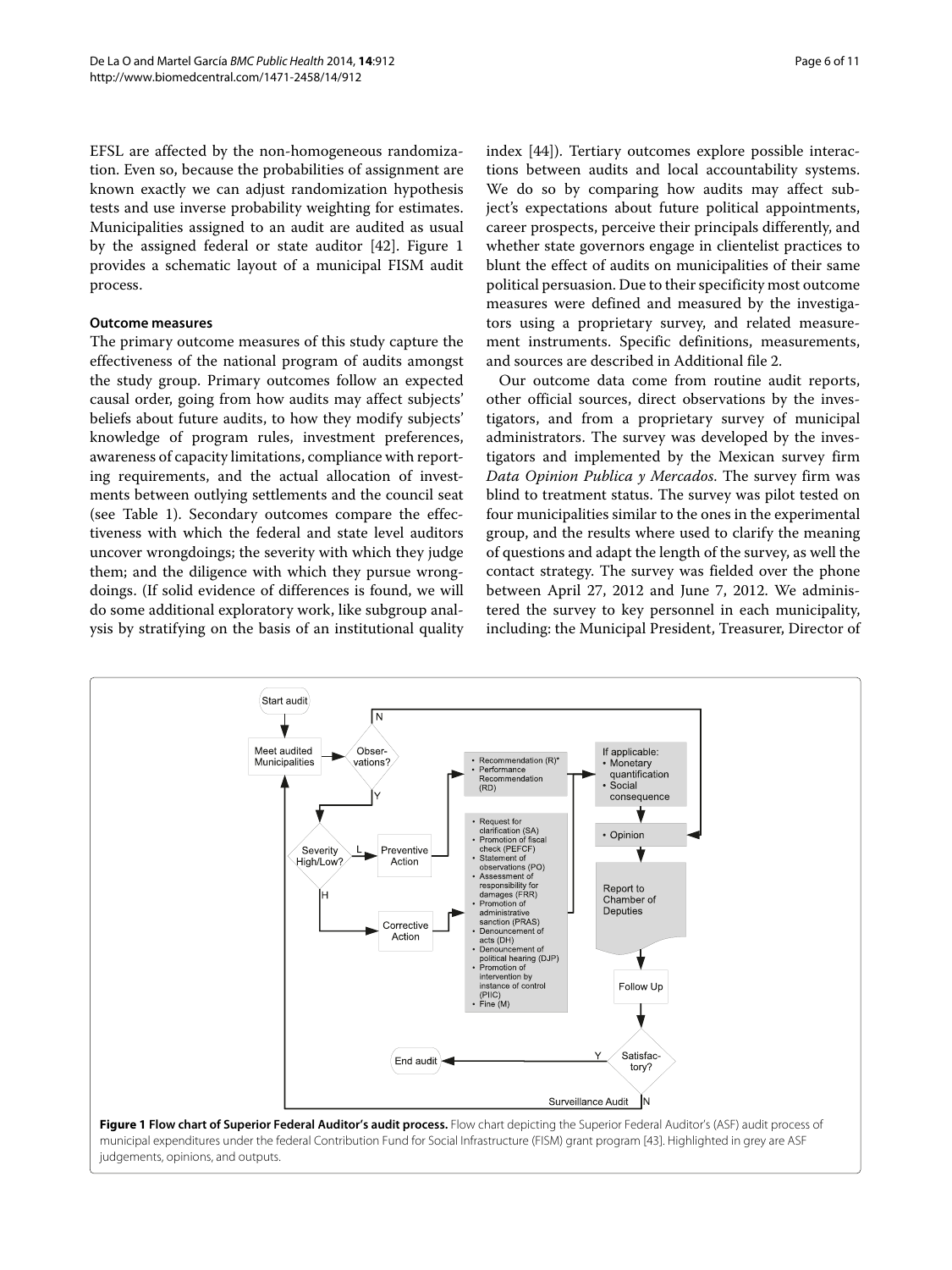Public Services, Director of Public Works, and/or Director of Urban Planning. It was not always possible to contact the personnel, in which case we moved down the municipal hierarchy. Given the sample size of this study, strenuous efforts were made to ensure full response. A copy of the survey is included in Additional file [3.](#page-8-2) Data from official sources will be collected by a research assistant according to guidelines provided by the researchers. Some data will be collected through direct observations (e.g. does municipality have a web page) according to a measurement instrument developed by the researchers and implemented by a research assistant. Collection of these data is expected to end on January 30, 2013. The research assistant is blind to treatment status. Finally, most outcomes of interest are subjective in nature. This introduces some well known limitations.

# **Sample size**

No power analysis was done for this field experiment. First, our implementing partner (the ASF) gave us a strict limit on the number of audits they would allow us to randomize. Second, a power calculation would have been complicated by the number of primary outcomes in this exploratory trial. Third, not enough data from relevant prior studies were available to inform the statistical sample size calculation. Given these restriction we powered the study by using an unbalanced block design, which improves covariate balance and efficiency. The only limit on the number of controls was our own budget, and concerns for bias if the study became too unbalanced. Hence the sample size was determined *a priori* to 85 municipalities. Finally, blocks with four or more units may have some advantages relative to pair matching [\[45,](#page-9-33)[46\]](#page-9-34). As an additional check we will do *ex post* power calculations for minimum detectable effect sizes for key outcomes.

# **Blinding**

Whereas researchers and ASF management in Mexico city are fully aware of treatment allocations, the survey firm and research assistants collecting outcome data were kept blinded to the allocation. The researchers took no specific measures to ensure field auditors carrying out the audits were blinded to the allocation. Similarly, municipal staff are clearly aware whether they are being audited or not, but there is not reason to expect them to know they are part of an experiment. Finally, because the researchers are not blind to the allocation they will carry out the data analysis according to the detailed analytical plan in Additional file [2.](#page-8-1)

# **Statistical methods**

Because our sample is relatively small and we are concerned about power our approach is to start by asking very little of the data, and then ask progressively more depending on the answers to previous queries. The inferential framework is as follows:

- 1. Sharp null hypothesis test: We begin by testing the sharp null of no effect on any unit against the alternative of some effect (e.g. change in location, scale, or distribution). These tests can tell us whether the treatment has an effect, but they are silent as to the magnitude and variability of the effect.
- 2. Visual inspection of outcome distributions: We plot histograms, box plots, and density plots, as befits the type of measurement, for the outcomes of interest across treatment arms.
- 3. Descriptive inference: We describe measures of central tendency, like experimental group averages and their standard deviation, along with the difference across averages and their standard deviations (so-called ATEs). For the latter we ignore the covariance term in  $Var(Y_C - Y_T) =$  $Var(Y_C) + Var(Y_T) - 2 Cov(Y_C, Y_T)$  as it is not observed, where *Y* is the outcome of interest and subscripts refer to treatment and control conditions. This provides a more conservative estimate.
- 4. Modeling: To generate estimates of causal effects and confidence intervals we need to assume non-interference and a model of causal effects. We check the nature of the underlying model assumptions by performing model diagnostics including testing normality of residuals, homoscedasticity, plotting residuals against predicted outcomes, and comparing the actual experimental data to fake data generated from the estimated model [\[47,](#page-9-35)[48\]](#page-9-36).

Because the treatment was randomized with known probabilities we rely on randomization tests of the sharp null of no effect on any unit [\[49\]](#page-9-37). The specific randomization statistic chosen will be appropriate to the category and distribution of the outcome measures. We will use sequential partitioned hypothesis testing to address the multiplicity of analyses and outcomes and control the Type I error rate [\[50,](#page-9-38)[51\]](#page-9-39). We will let exploratory data analysis and model checking determine whether we model the outcome by inverting randomization tests or via robust OLS estimation, though our default is to rely on additive effects and inversion of sharp null hypothesis tests (see Annex A). Finally, whereas the treatment was randomized to municipalities, some outcome variables are measured at the level of individual municipal administrators. At this level the treatment can be thought of as cluster randomized. We will analyze these data at the individual level and check for robustness by comparing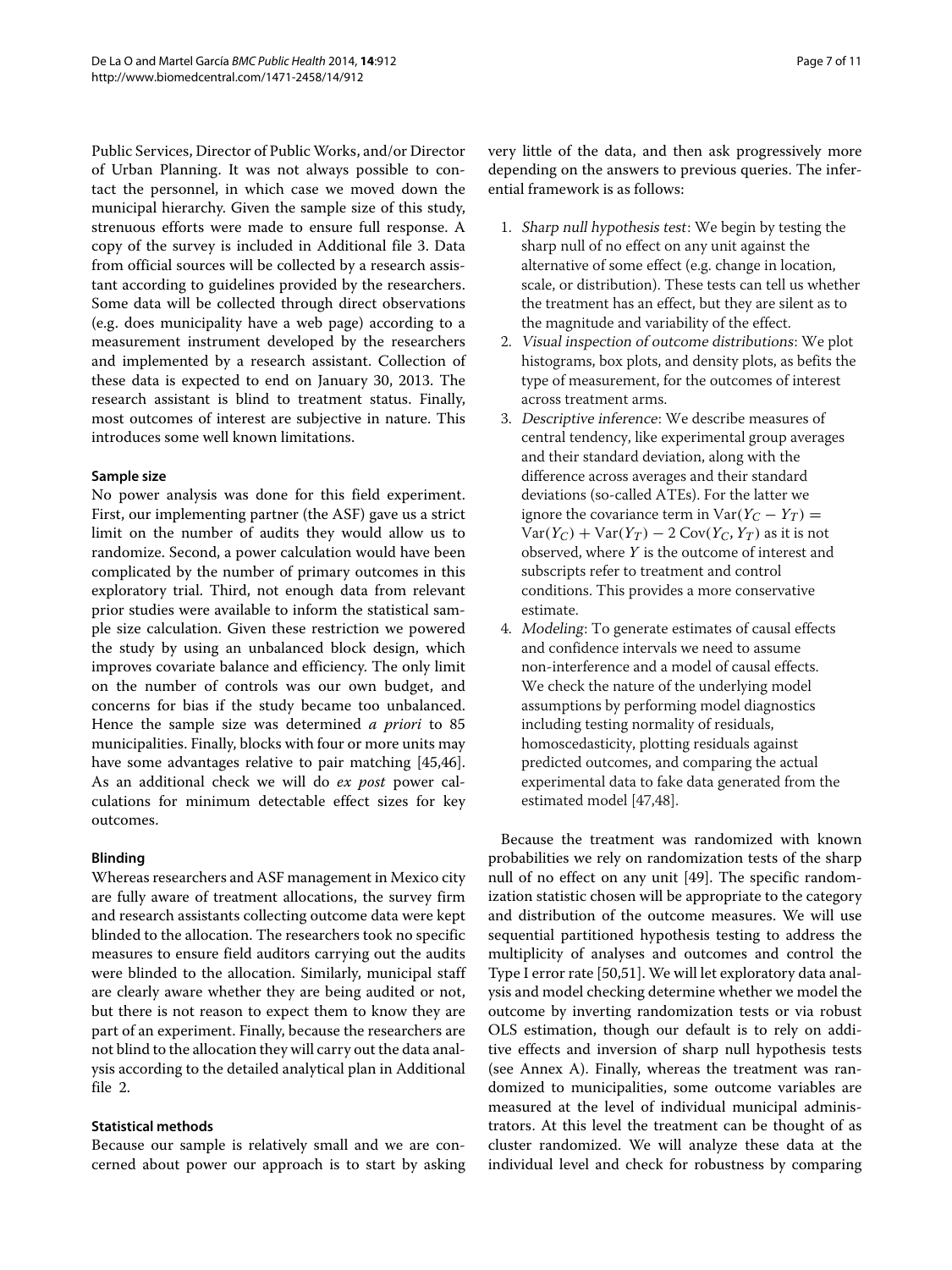inferences to a differences in total outcomes estimator and to aggregating individual level at the municipal level [\[52\]](#page-9-40). A detailed analytical plan is available as Additional file [2.](#page-8-1)

# **Funding**

The AUDIT trial is generously funded by the Institution for Social and Policy Studies and the Leitner Program in International and Comparative Political Economy, both at Yale University, and by New York University's Department of Politics.

# **Discussion**

Randomized control trials are not immune from numerous threats to inference including attrition, non-compliance, and measurement error.

# **Attrition**

Attrition and missing outcomes can undo the benefits of randomization as observed outcomes may no longer be representative of the full experimental population nor comparable across observed experimental arms [\[53\]](#page-9-41). Due to small sample size we tried to prevent attrition by intensive follow up of non-respondents. We also collected logs of call efforts from the survey firm, under the assumption that those hardest to reach are similar to those never reached. We will also try to fill in missing response covariates (e.g. age, gender, and career history of of municipal official) using publicly available information. At the analytical stage we will do the following:

- 1. Diagnosis: We will report the prevalence of attrition across experimental arms and check the covariate profiles of units missing outcomes versus those reporting outcomes. We will also check how observed outcomes vary with the recorded logs of call efforts.
- 2. Hypothesis test: We will test the sharp null of no effect of treatment on attrition. Failure to reject the null that the treatment has no effect on the attrition strongly suggests that the observed units are at least comparable across treatment arms [\[53\]](#page-9-41).
- 3. Imputation: If the null is rejected then a complete data analysis is only appropriate if the outcome does not cause attrition and the only cause in common between the outcome and the attrition is the treatment [\[53\]](#page-9-41). This is a strong assumption. For robustness we will draw inferences using extreme bounds, and consider trimmed bounds, multiple imputations and inverse probability weights analyses as secondary analyses.

# **Non-compliance**

Non-compliance arises whenever experimental units receive a treatment different from the one assigned to them, and it can undermine the benefits of randomization [\[54\]](#page-9-42). For example, we know two municipalities could not be audited because of drug related violence. In addition, our partnership with the ASF allowed us to randomize the schedule of audits under the National Audits Program but EFSLs may choose to perform additional audits outside this program, though we do not expect two-sided non-compliance to be extensive. Because EFSLs report the complete list of municipalities they audit to the ASF so we will know the actual treatment status of all municipalities. To account for two-sided non-compliance we will proceed as follows:

- 1. Using the treatment assignment variable test the sharp null of no effect (e.g. intention to treat analysis). If no null is rejected stop and declare the null of no treatment effect cannot be rejected. Otherwise proceed to estimation of effects.
- 2. Estimate the ITT effect and, assuming monotonicity, the effect of treatment on the treated (ETT) using a permutation approach to instrumental variables [\[55\]](#page-9-43). (The latter is chosen for convenience as it is better adapted to dealing with the non-homogeneous randomization. If non-compliance is two-sided we will estimate the effect on compliers only).
- 3. Report non-parametric natural bounds on the ATE [\[56\]](#page-10-0).

# **Interference**

Interference occurs when outcomes for any given unit depend, not only on its own treatment status, but also on the profile of treatments for others units in the experimental group. In the extreme case where control units benefit as much as the treated units from a given treatment profile the estimated ATE will be zero even though the treatment might have been hugely beneficial. There is an effect but no primary effect (conditional on interference) [\[57\]](#page-10-1). To test for the presence of interference and control for it we need to assume a model of interference. In our discussion with employees of the ASF we learned that municipal officials talk to each other with regards to the audit program. We will assume talking is along party lines and limited to other municipalities in the same state (parties are organized around states). (Geographic distance between municipalities may not be that important considering the degree of cell phone and email penetration in Mexico but we might consider it in a secondary analysis). We will also assume that the intensity of talking depends on the similarity of the municipalities, as they are more likely to have interests in common. We will proxy for similarity using FISM grant amounts. These are decided by a formula (and some gubernatorial discretion) that takes as inputs socio-economic indicators. We check for interference using municipalities outside the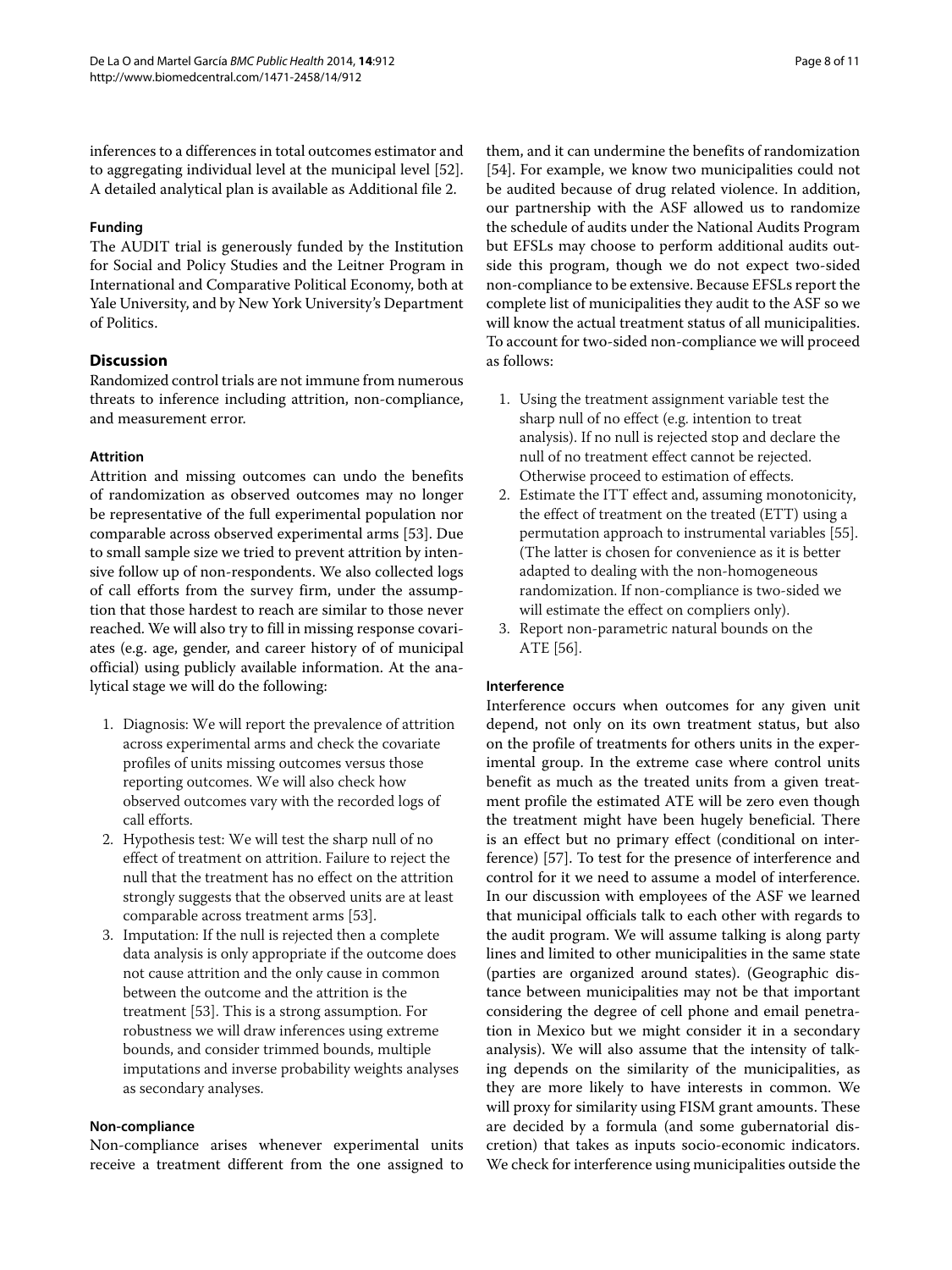experimental group (their exposure is random [\[52\]](#page-9-40)) using administrative data from the Federal Treasury detailing what categories of municipal public goods municipalities invest in and their rate of disbursements. Specifically we proceed as follows:

- 1. We define the distance measure for municipality *i* in experimental state *j* as  $d_{ij} = x_{ij} \times y_{ij}^2$ , where  $x_{ij} = 1$  if at least one of the audited municipalities in state  $j$  has a major with the same party affiliation as municipality *i*, and where  $y_{ij} = \frac{w_{ij}^{\alpha}}{w_{j}^{\ast}}$  is the amount of FISM transfers (*wij*) received by municipality *i* in state *j* as a fraction of the average transfer received by audited municipalities of the same party affiliation (*w*∗ .*j* ) in the same state j. If none of the audited municipalities share a party affiliation we set  $y_{ij} = 0$ . To ensure  $y_{ij} \in [1, 0)$  we only calculate the measure for municipalities that receive same or lower transfers than those in the experimental group.
- 2. Since our distance measure is continuous, we stratify municipalities into quartiles defined by *y*. Along with the binary x, this defines a  $4 \times 2$  table of outcomes, where one column is units treated with spillover effects of magnitude  $y_q$  and the other column is assumed to receive no spillover.
- 3. As noted, dependent variables will be derived from the PASH files which cover almost all municipalities in Mexico. These include whether municipalities report to the Federal Treasury, what categories of municipal public goods they invest in, and the rate of disbursements among other.

Given the definition of the distance measure and the fact that experimental municipalities are also blocked on *y* finding strong evidence of spillover effects would severely compromise the detection of ATE within the experimental group using the survey data. That said, we can proceed as above and define  $d_{ij}$  for each municipality in the experimental group (by definition treated municipalities score a 1). Since these have already been blocked on *y* most of the variation  $-$  if any  $-$  will come from the party affinity measure within the block. As usual we can proceed by testing a family of sharp nulls where we classify as treated all municipalities with  $d_{ij} > 0$  and control otherwise. Rejecting the sharp null would suggest treatment and its spillover has an effect. If so we can further test the no null of no effect between treated units and those subject to spillover by defining treated as those with  $d_{ii} = 1$  and control as those with  $0 < d_{ij} < 1$ . For estimation we use inverse probability weights [\[52\]](#page-9-40).

In conclusion, the block randomized, controlled, threearm parallel group exploratory AUDIT study on a convenience sample of 85 municipalities in Mexico fulfills standard scientific criteria for evidence-based evaluation [\[58\]](#page-10-2), and reporting (see Additional file [1\)](#page-8-0). We are confident the aforementioned measures to deal with threats to inference will be sufficient to ensure the AUDIT study will meet its objectives. Namely, to assess the efficacy of the national program of audits in improving compliance with a federal grant program to improve municipal infrastructure. And to explore the mechanisms by which any effects take place; the influence of institutional differences; and potential synergies with local accountability systems. Finally, the study design also demonstrates the use of verifiable and replicable randomization, and of sequentially partitioned hypotheses to reduce the Type I error rate in multiple hypothesis tests.

# **Trial status**

The AUDIT study is currently analyzing the outcome data (this protocol was first submitted for publication in January 2013).

# **Additional files**

<span id="page-8-1"></span><span id="page-8-0"></span>**[Additional file 1:](http://www.biomedcentral.com/content/supplementary/1471-2458-14-912-S1.pdf) CONSORT 2010 Checklist. [Additional file 2:](http://www.biomedcentral.com/content/supplementary/1471-2458-14-912-S2.pdf) Detailed analytical plan. [Additional file 3:](http://www.biomedcentral.com/content/supplementary/1471-2458-14-912-S3.pdf) Survey instrument.**

#### <span id="page-8-2"></span>**Abbreviations**

ASF (in Spanish): Superior federal auditor; EFSL (in Spanish): Superior audit entities of states; FISM (in Spanish): Contribution Fund for Social Infrastructure; SAI: Superior audit institution.

#### **Competing interests**

The authors declare that they have no competing interests.

#### **Authors' contributions**

AO and FM jointly designed the study and end line survey and oversaw data collection. FM drafted the study protocol and the manuscript. AO was in charge of all regulatory affairs, institutional relations, and critically revised both the study protocol and manuscript. Both authors have given final approval of the version to be published.

#### **Acknowledgements**

We would like to thank Andrew Gelman, Alan Gerber, Don Green, Luke Keele, Craig McIntosh, Jake Bowers, Cyrus Samii, and Ken Scheve for helpful comments and suggestions on early drafts of the protocol. Our special thanks also to Leonard Wantchekon for his encouragement and support, as well as to the Federal Auditor's Office in Mexico for their collaboration in this project. We are also grateful for the financial support provided by the Institute for Social and Policy Studies, the Leitner Program in International and Comparative Political Economy, and NYU's political science department. All errors are ours.

#### **Author details**

<sup>1</sup> Department of Political Science, Yale University, 77 Prospect Street, New Haven, USA. <sup>2</sup>Cambridge Social Science Decision Lab Inc., 2020 Pennsylvania Ave. N.W., Washington, USA.

Received: 10 January 2013 Accepted: 21 July 2014 Published: 3 September 2014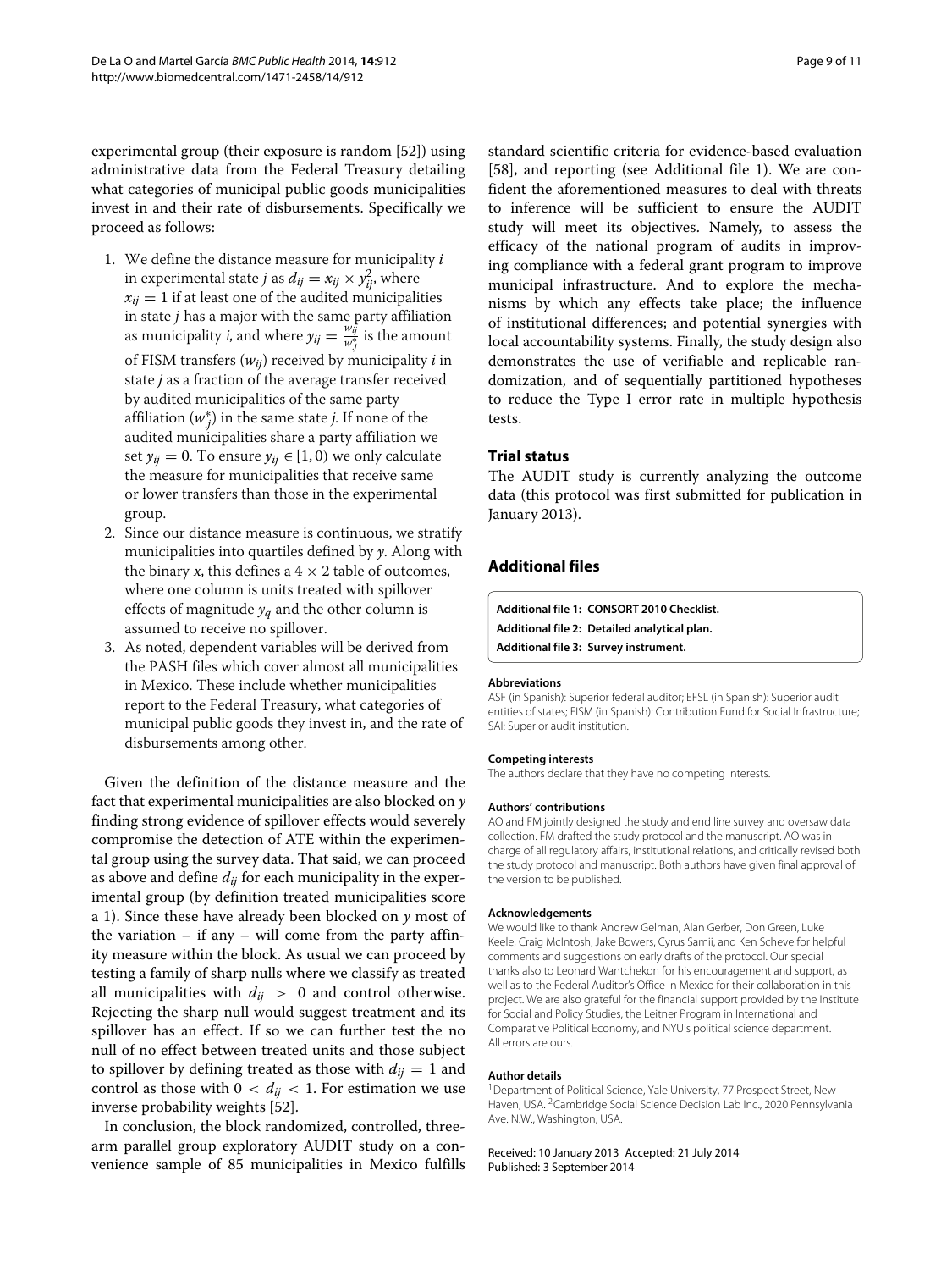#### **References**

- <span id="page-9-0"></span>1. Devarajan S, Reinikka R: **Making services work for poor people.** J Afr Econ 2004, **13**(suppl 1):142–166.
- <span id="page-9-1"></span>2. Sen AK: Development as Freedom, 1st edn. New York: Anchor Books; 2000:366.
- <span id="page-9-2"></span>3. World Bank: World Development Report 2004: Making Services Work for Poor People. New York: Oxford University Press; 2004:288.
- 4. Lewis M: Governance and Corruption in Public Health Care Systems. SSRN eLibrary; 2006. [\[http://dx.doi.org/10.2139/ssrn.984046\]](http://dx.doi.org/10.2139/ssrn.984046)
- 5. Devarajan S, Widlund I: The Politics of Service Delivery in Democracies: better access for the poor. Sweden: Technical report, Expert, Group On Development Issues, Ministry of Foreign Affairs; 2007.
- 6. Nelson JM: **Elections, democracy, and social services.** Stud Comp Int Dev 2007, **41:**79–97.
- 7. Rajkumar AS, Swaroop V: **Public spending and outcomes: does governance matter?** J Dev Econ 2008, **86**(1):96–111.
- <span id="page-9-3"></span>8. Mares I, Carnes ME: **Social policy in developing countries.** Annu Rev Polit Sci 2009, **12:**93–113.
- <span id="page-9-4"></span>9. Meltzer AH, Richard SF: **A rational theory of the size of government.** J Polit Econ 1981, **89**(5):914–927.
- <span id="page-9-5"></span>10. Przeworski A, Stokes SC, Manin B: Democracy, Accountability, and Representation. Cambridge: Cambridge University Press; 1999.
- 11. Persson T, Roland G, Tabellini G: **Separation of powers and political accountability.** Q J Econ 1997, **112**(4):1163–1202.
- <span id="page-9-6"></span>12. Fearon JD: **Electoral accountability and the control of politicians: selecting good types versus sanctioning poor performance.** In Democracy, Accountability and Representation. Edited by Przeworski A, Stokes S, Manin B. Cambridge: Cambridge University Press; 1999:55–97. Chap. 4.
- <span id="page-9-7"></span>13. O'Donnell G, Currents TC: **Horizontal accountability in new democracies.** J Democr 1998, **9:**112–126.
- <span id="page-9-8"></span>14. Moreno E, Crisp BF, Shugart MS: **The accountability deficit in Latin America.** In Democratic Accountability in Latin America. Edited by Mainwaring S, Welna C. New York: Oxford University Press; 2003:79–132.
- <span id="page-9-9"></span>15. Sklar RL: **Developmental democracy.** Comp Stud Soc Hist 1987, **29**(4):686–714.
- <span id="page-9-10"></span>16. O'Donell GA: **Delegative democracy.** J Democr 1994, **5**(1):55–69.
- <span id="page-9-11"></span>17. Diamond LJ, Plattner MF, Schedler A: **Introduction.** In The Self-restraining State: Power and Accountability in New Democracies. Boulder: Lynne Rienner Publishers; 1999.
- 18. Mainwaring S, Welna C: Democratic Accountability in Latin America. New York: Oxford University Press; 2003.
- <span id="page-9-12"></span>19. Ackerman Rose JM: Organismos Autónomos Y Democracia: El Caso Mexicano. México: Siglo XXI Editores; 2007.
- <span id="page-9-13"></span>20. Di Tella R, Schargrodsky E: **The role of wages and auditing during a crackdown on corruption in the city of buenos aires.** J Law Econ 2003, **46**(1):269–292.
- <span id="page-9-14"></span>21. Olken BA: **Monitoring corruption: evidence from a field experiment in Indonesia.** J Polit Econ 2007, **115**(2):200–249.
- <span id="page-9-15"></span>22. Litschig S, Zamboni Y: **Audit risk and rent extraction: evidence from a randomized evaluation in Brazil.** Working Papers 554, Barcelona, Graduate School of Economics, 2012.
- <span id="page-9-16"></span>23. Polinsky M, Shavell S: **The theory of public enforcement of law.** In The Handbook of Law and Economics. Volume 1. Edited by Polinsky AM, Shavell S. Amsterdam: North-holland; 2007:403–454. Chap. 6.
- 24. Schelker M, Eichenberger R: Rethinking Public Auditing Institutions: Empirical Evidence from Swiss Municipalities: Working paper series, Center for Research in Economics, Management and the Arts (CREMA); 2008.
- 25. Schelker M: **The influence of auditor term length and term limits on us state general obligation bond ratings.** Publ Choice 2012, **150:**27–49.
- <span id="page-9-17"></span>26. Blume L, Voigt S: **Does organizational design of supreme audit institutions matter? A cross-country assessment.** European J Polit Econ 2011, **27**(2):215–229.
- <span id="page-9-18"></span>27. Melo MA, Pereira C, Figueiredo CM: **Political and institutional checks on corruption: explaining the performance of Brazilian Audit Institutions.** Comp Polit Stud 2009, **42**(9):1217–1244.
- <span id="page-9-19"></span>28. Ferraz C, Finan F: **Exposing corrupt politicians: the effects of Brazil's publicly released audits on electoral outcomes.** O J Econ 2008, **123**(2):703–745.
- 29. Bobonis GJ, Fuertes LRC, Schwabe R: **Does exposing corrupt politicians reduce corruption?** 2009. [\[mitsloan.mit.edu/neudc/papers/](mitsloan.mit.edu/neudc/papers/paper_354.pdf) [paper\\_354.pdf\]](mitsloan.mit.edu/neudc/papers/paper_354.pdf)
- 30. Pereira C, Melo MA, Figueiredo CM: **The corruption-enhancing role of re-election incentives?: counterintuitive evidence from Brazil's Audit Reports.** Polit Res Q 2009, **62**(4):731–744.
- <span id="page-9-20"></span>31. Olken BA, Pande R: **Corruption in developing countries.** Working Paper 17398, National Bureau of Economic Research, 2011.
- <span id="page-9-21"></span>32. Becker GS: **Crime and punishment: an economic approach.** J Polit Econ 1968, **76**(2):169–217.
- <span id="page-9-22"></span>33. Becker GS, Stigler GJ: **Law enforcement, malfeasance, and compensation of enforcers.** J Legal Stud 1974, **3:**1.
- <span id="page-9-23"></span>34. Ferraz C, Finan F: **Electoral accountability and corruption: evidence from the audits of local governments.** Am Econ Rev 2011, **101**(4):1274–1311.
- <span id="page-9-24"></span>35. Gobierno De Los Estados Unidos Mexicanos: Plan nacional de desarrollo 2007–2012: Technical report, Presidencia de la República; 2007.
- <span id="page-9-25"></span>36. Auditoría Superior de la Nación: Informe del resultado de la fiscalización superior de la cuenta pública 2009: Marco de referencia: Technical Report, Volume V, Title 4, Section 1, Auditoría Superior de la Nación; 2011.
- 37. García M: Cómo ejercen recursos y rinden cuentas los municipios? el caso del fondo para la infraestructura social municipal del ramo 33. Technical report, Centro de, Investigación para el Desarrollo (CIDAC); 2008.
- <span id="page-9-26"></span>38. Pardinas JE: Índice de competitividad estatal 2010: La caja negra del gasto público. Technical report, Instituto, Mexicano para la Competitividad (IMCO); 2010.
- <span id="page-9-27"></span>39. Moher D, Hopewell S, Schulz KF, Montori V, Gøtzsche PC, Devereaux PJ, Elbourne D, Egger M, Altman DG: **Consort 2010 statement: updated guidelines for reporting parallel group randomised trials.** BMC Med 2010, **8**(1):18.
- <span id="page-9-28"></span>40. Moher D, Hopewell S, Schulz KF, Montori V, Gøtzsche PC, Devereaux PJ, Elbourne D, Egger M, Altman DG: **Consort 2010 explanation and elaboration: updated guidelines for reporting parallel group randomised trials.** BMJ 2010, **340:**1–28.
- <span id="page-9-29"></span>41. ASF: Informe del resultado de la fiscalización superior de la cuenta pública 2008: Tomo x vol. 1 - marco de referencia. Technical Report, X, vol. 1, Auditoría Superior de la Nación; 2010.
- <span id="page-9-30"></span>42. Merino M, Aramburo M: Informe sobre la evolución y el desempeño de la auditoría superior de la federación. Technical report, Auditoría, Superior de la Federación; 2009.
- <span id="page-9-32"></span>43. ASF: Informe del resultado de la revisión y fiscalización superior de la cuenta pública 2007. Technical Report, I, Auditoría Superior de la Federación; 2009.
- <span id="page-9-31"></span>44. Figueroa Neri A: Buenas, malas o raras. las leyes mexicanas de fiscalización superior (2000–2009). Technical report, Auditoría, Superior de la Federación; 2009.
- <span id="page-9-33"></span>45. Abadie A, Imbens G: **Estimation of the conditional variance in paired experiments.** Annales d'Economie et de Statistique 2008, **91–92:**175–187.
- <span id="page-9-34"></span>46. Imbens G: **Experimental design of cluster randomized trials.** Technical report, 3ie. 2011,Prepared for the International Initiative for Impact Evaluation, 3ie.
- <span id="page-9-35"></span>47. Gelman A: **A bayesian formulation of exploratory data analysis and goodness-of-fit testing.** Int Stat Rev 2003, **71**(2):369–382.
- <span id="page-9-36"></span>48. Gelman A: Exploratory data analysis for complex models. *J Comput* Graph Stat 2004, **13**(4):755–779.
- <span id="page-9-37"></span>49. Keele L, McConnaughy C, White I: **Strengthening the experimenter's toolbox: statistical estimation of internal validity.** Am J Pol Sci 2012, **56**(2):484–499.
- <span id="page-9-38"></span>50. Rosenbaum PR: Design of Observational Studies. New York: Springer; 2009.
- <span id="page-9-39"></span>51. Small DS, Volpp KG, Rosenbaum PR: **Structured testing of 2×2 factorial effects: an analytic plan requiring fewer observations.** Am Stat 2011, **65**(1):11–15.
- <span id="page-9-40"></span>52. Gerber A, Green DP: Field Experiments: Design, Analysis, and Interpretation. New York: W. W. Norton & Company; 2012.
- <span id="page-9-41"></span>53. Martel García F: Identifying Causal Effects in Field Experiments with Attrition: a Graphical Approach: Mimeo; 2012.
- <span id="page-9-42"></span>54. Holland PW: **Causal inference, path analysis, and recursive structural equations models.** Socio Meth 1988, **18:**449–484.
- <span id="page-9-43"></span>55. Imbens GW, Rosenbaum PR: **Robust, accurate confidence intervals with a weak instrument: quarter of birth and education.** J Roy Stat Soc 2005, **168**(1):109–126.